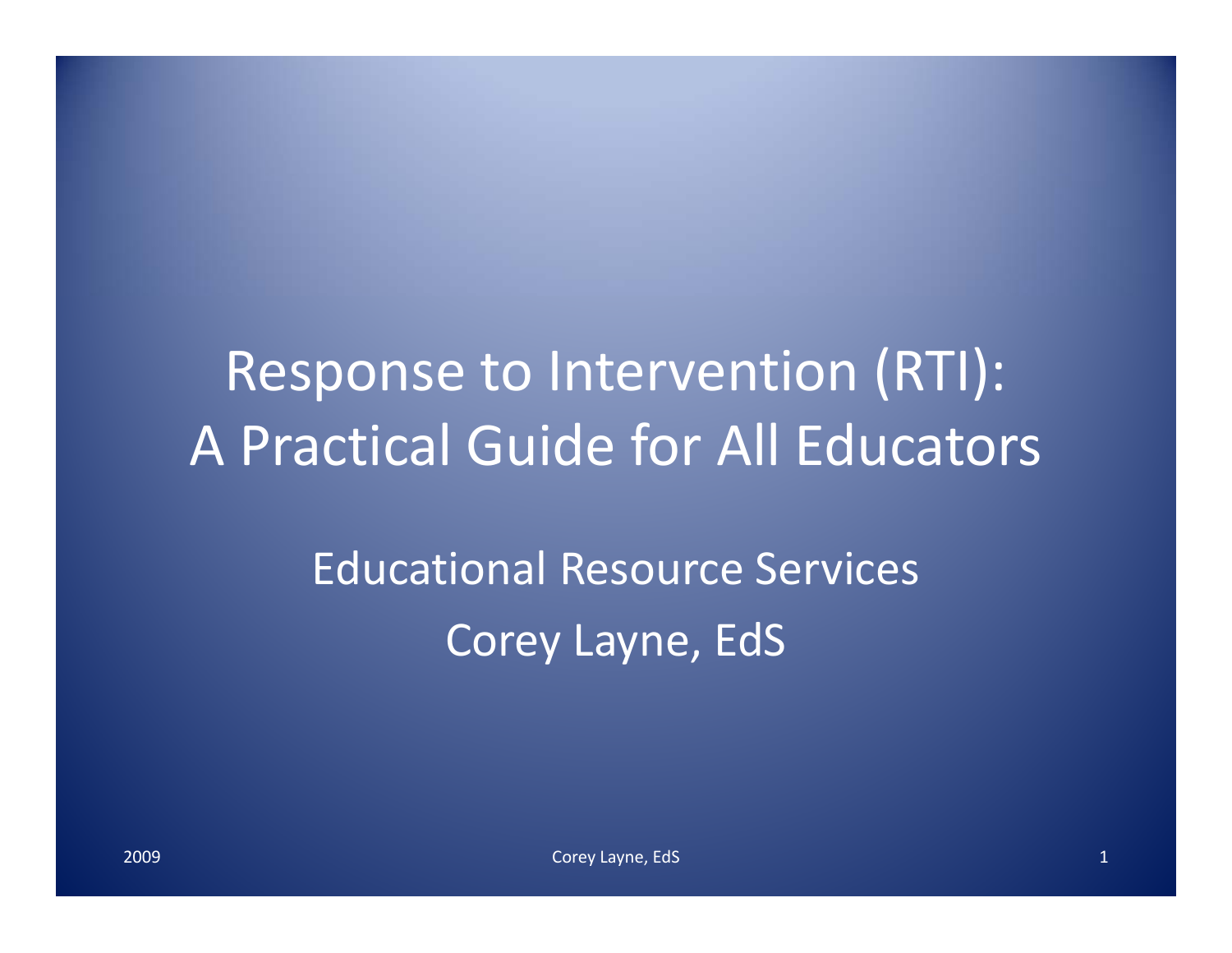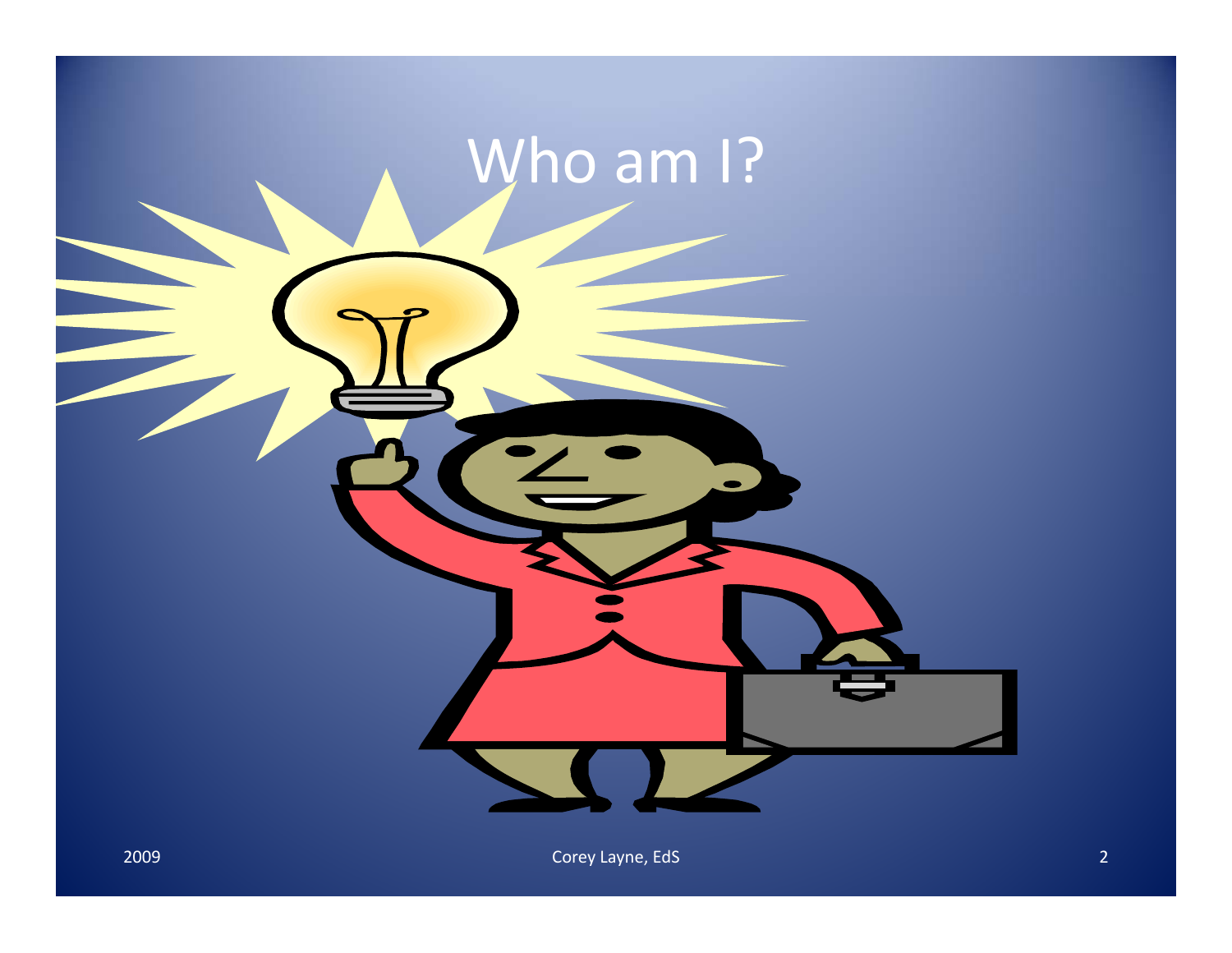# Agenda

• Session I‐ 8:30 AM – 10:00 AM – Break 15 minutes  $\bullet~$  Session II – 10:15 AM – 11:45 AM – Lunch on Your Own • Session III – 1:00 PM – 2:15 PM – Break 15 minutes • Session IV – 2:30 PM – 3:30 PM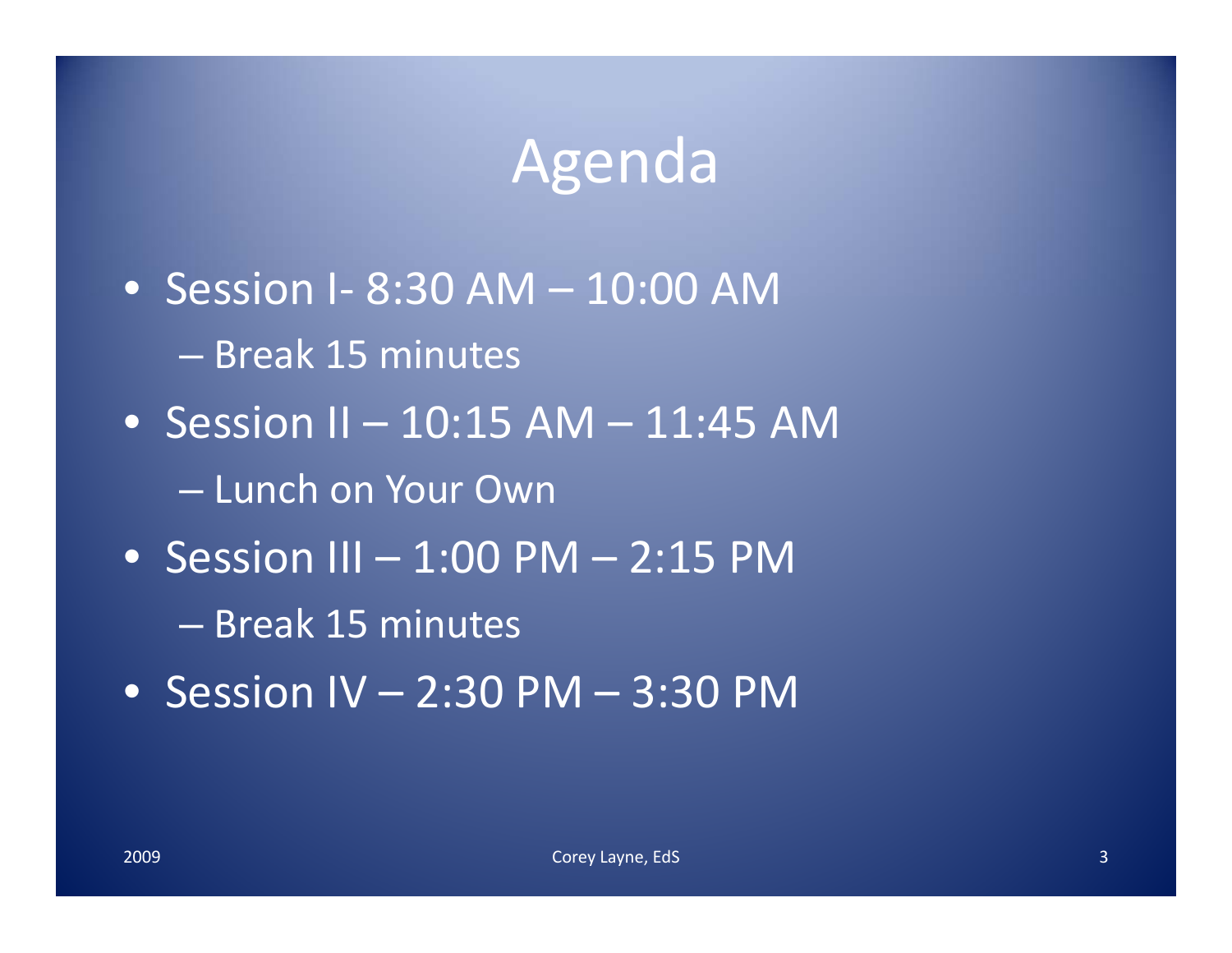# Session I

#### Understanding the new IDEA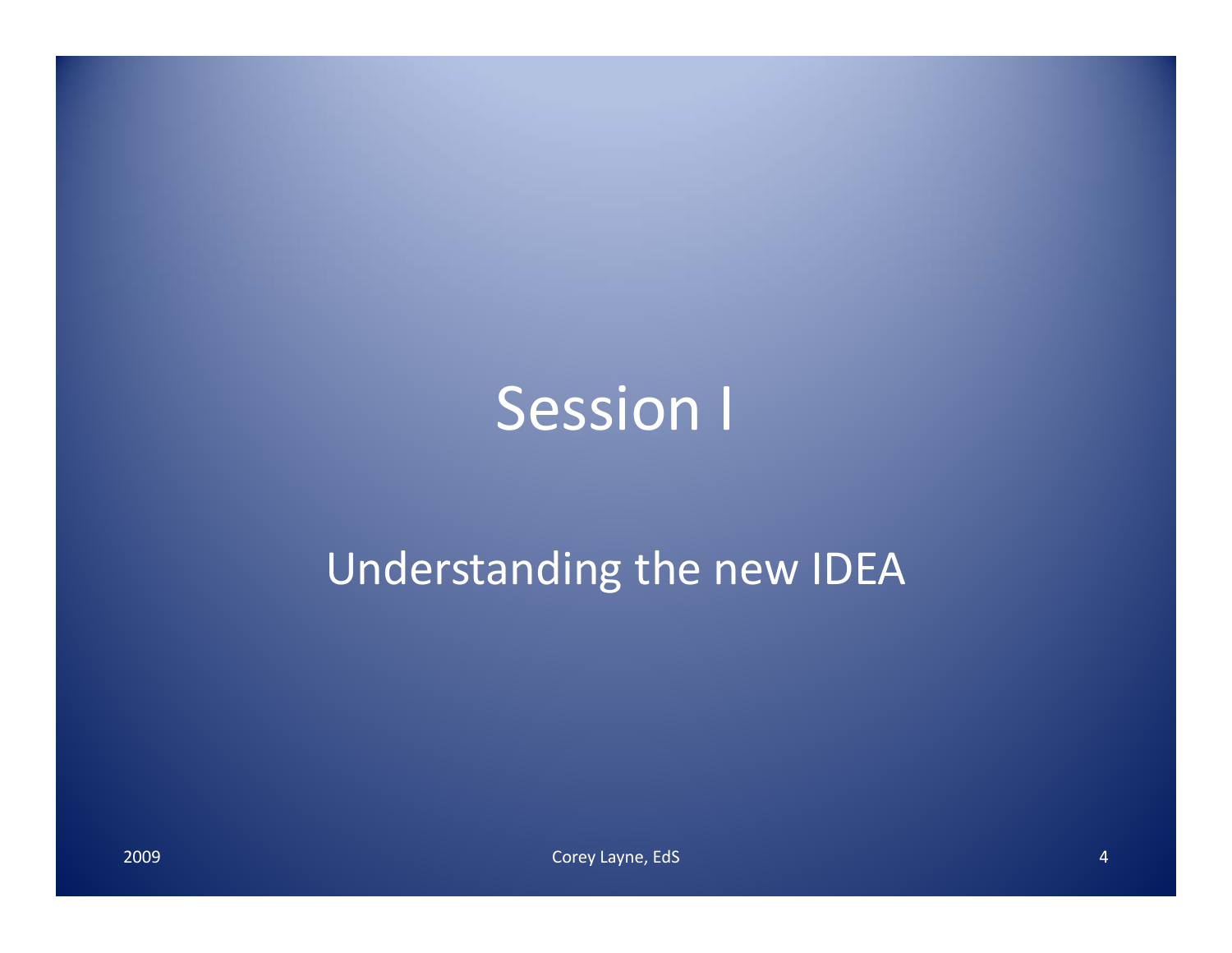### IDEA

- The Individuals with Disabilities Education Act, IDEA, was rewritten and signed into law in early December 2004.
- This Act changes many sections of the statute to reflect new ideas around learning disabilities and the strategy called response to intervention or RTI.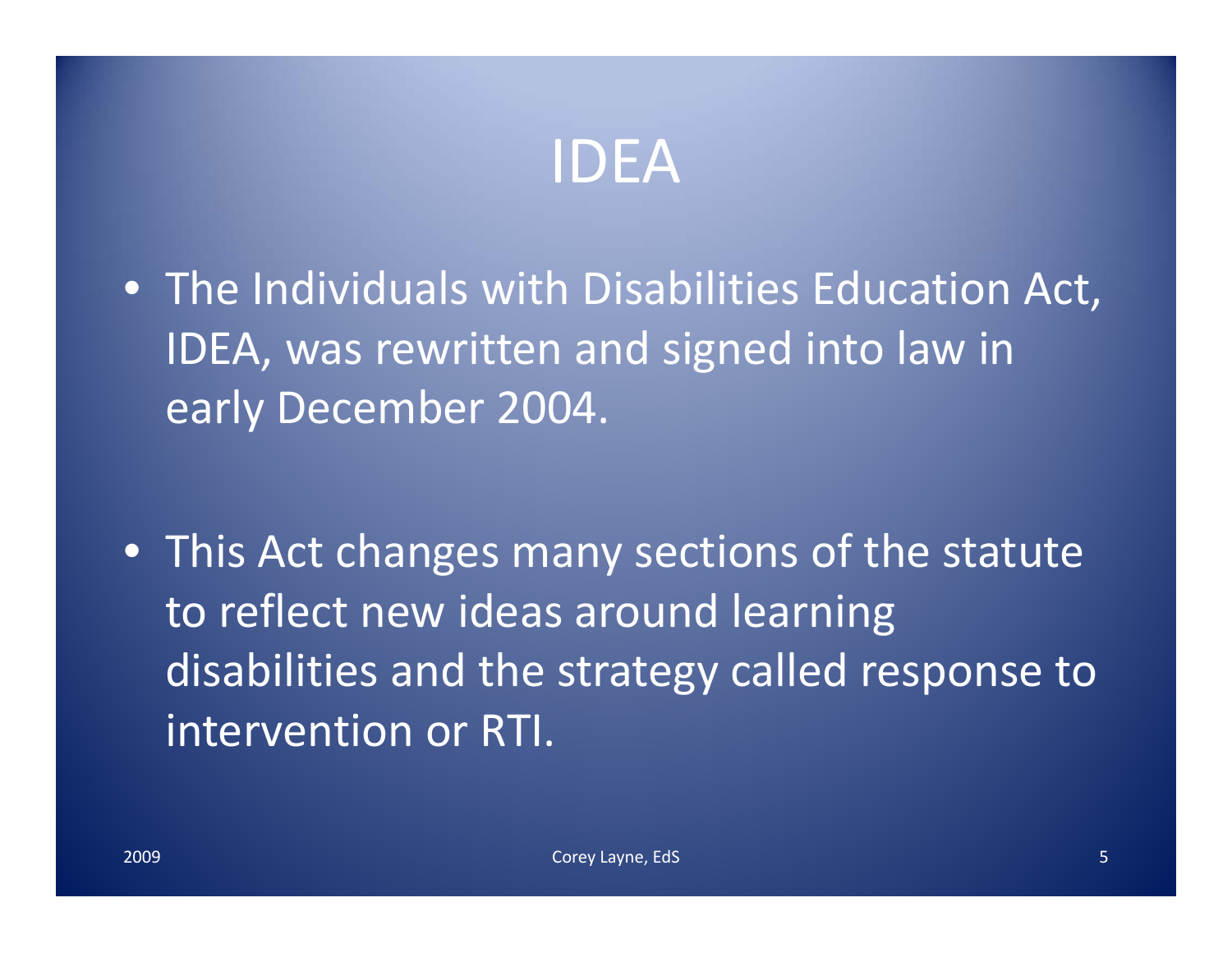

• The changes were made in an effort to reduce misdiagnosis of learning disabilities.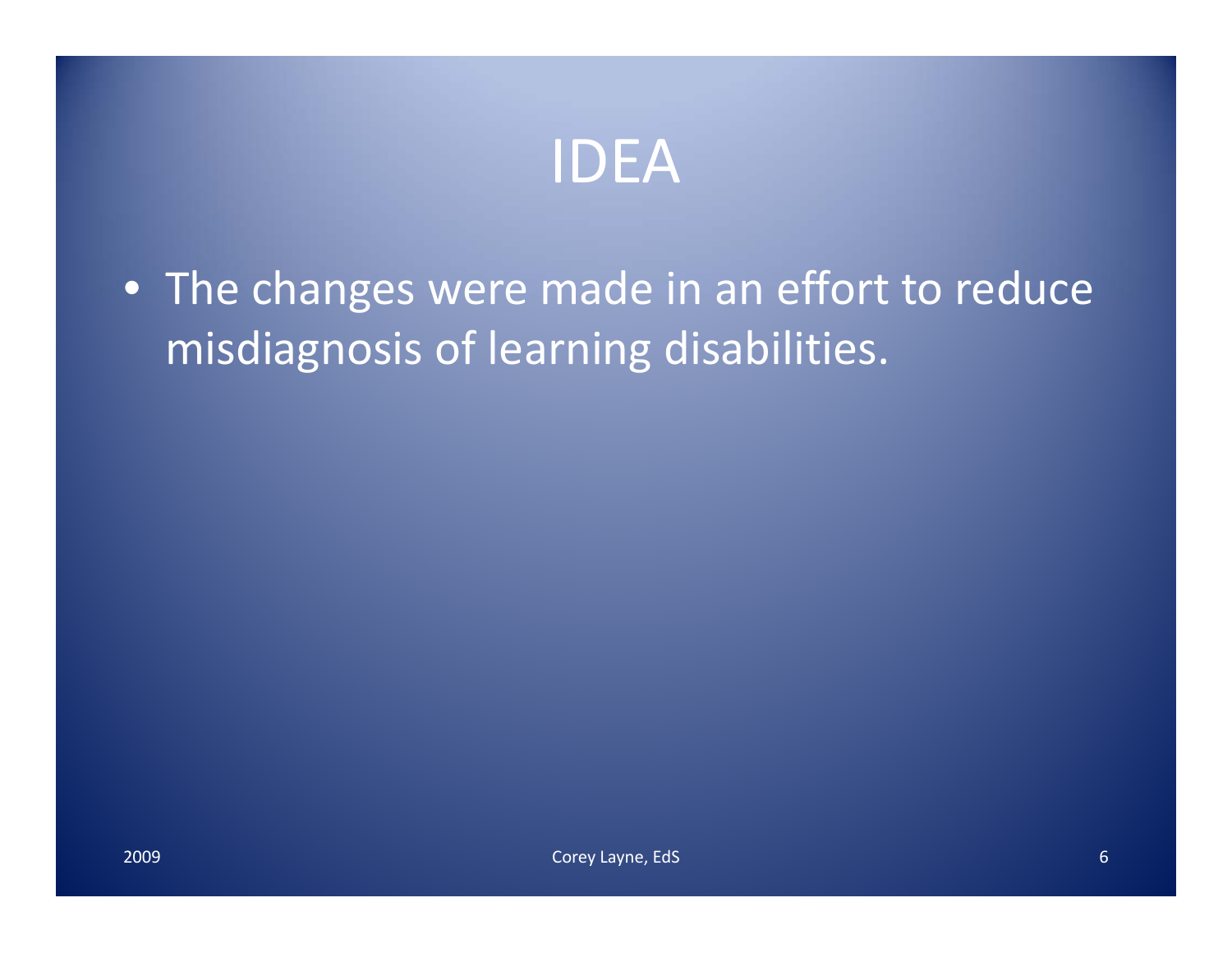#### IDEA 2004 provides an additional inclusionary criterion that must be assessed regardless of the identification model employed:

- • To ensure that underachievement in <sup>a</sup> child suspected of having <sup>a</sup> specific learning disability is not due to lack of appropriate instruction in reading or math, the group must consider, as part of the evaluation…
	- (1) Data that demonstrate that prior to, or as <sup>a</sup> part of, the referral process, the child was provided appropriate instruction in regular education settings, delivered by qualified personnel; and
	- (2) Data‐based documentation of repeated assessments of achievement at reasonable intervals, reflecting formal assessment of student progress during instruction, which was provided to the child's parents. (**Progress Monitoring)**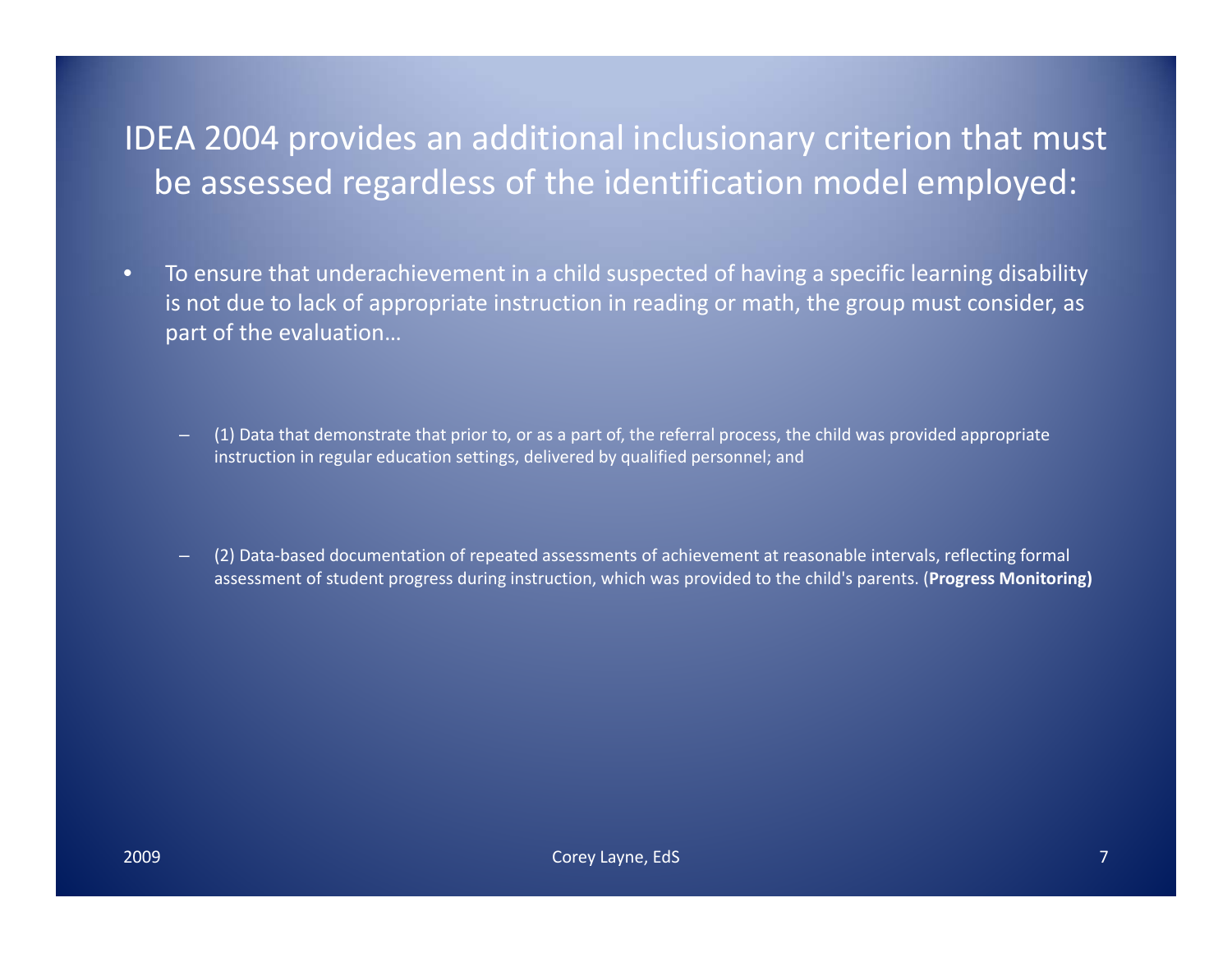# Defining the RTI Model

- The Response to Intervention model focuses on providing more effective instruction by encouraging early intervention for students experiencing difficulty learning to read.
- The assumption is that this will prevent some students from being identified as LD by providing intervention as concerns emerge.